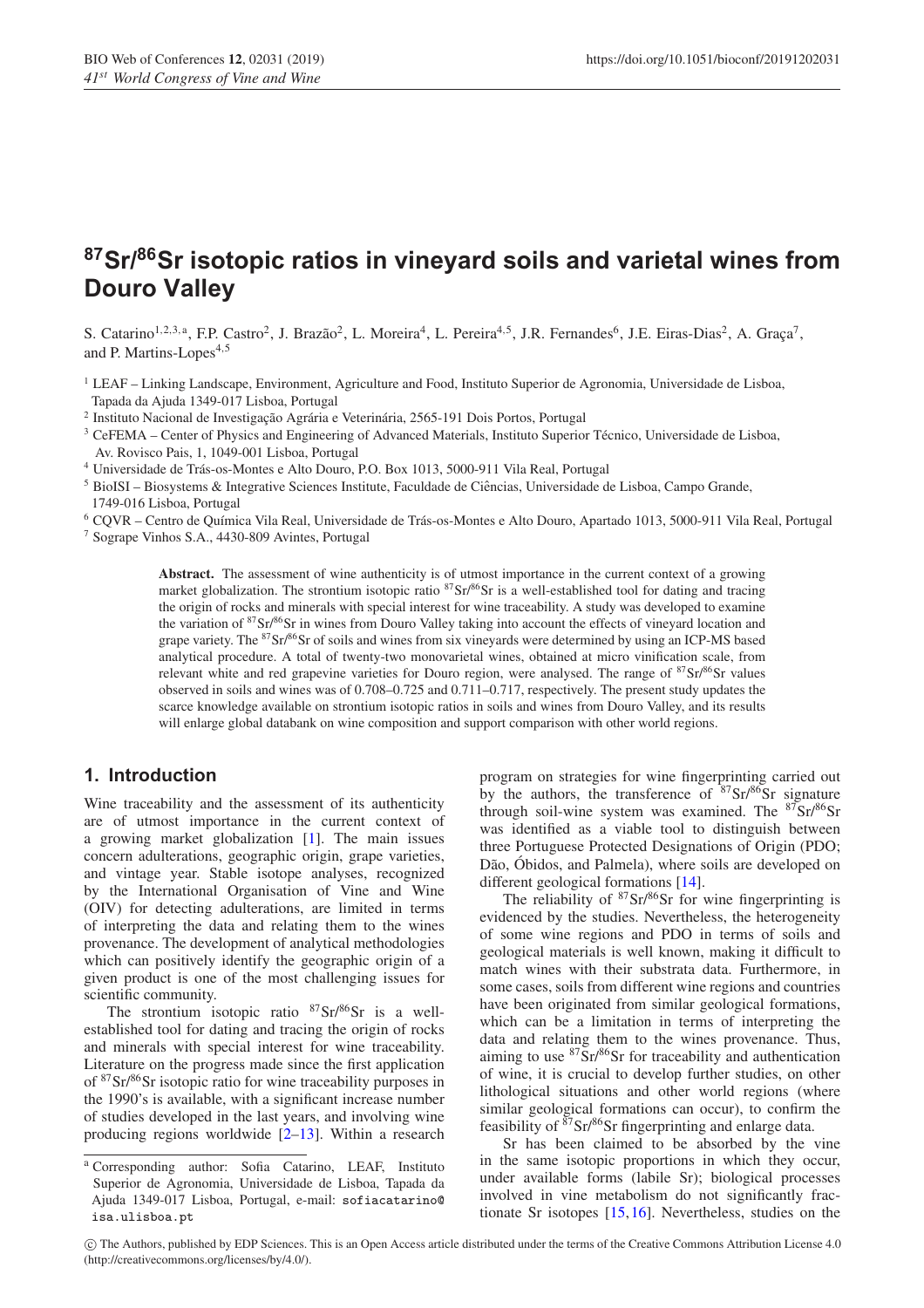<span id="page-1-0"></span>

Figure 1. Location of the six experimental vineyards.

hypothetical influence of rootstock and grapevine variety are limited. More, a better understanding of the impacts of anthropogenic factors and technologic processes on this marker is required for its validation. Tailored studies on its robustness to traditional and new technological processes, namely wood aging and nanofiltration for dealcoholisation, were recently published [\[17](#page-4-4),[18\]](#page-4-5) and other studies are underway.

Portugal is the eleventh largest producer of wine and the nine largest exporter, with over six hundred millions of liters produced in 2017 [\[19](#page-4-6)]. Nevertheless, there is limited information on 87Sr/86Sr of Portuguese wines for their classification according to geographical origin. Located in the northeast of Portugal, the Douro Wine Region was created in 1756 as the first wine appellation in the world, being famous by Porto fortified wines and more recently for high quality Douro dry wines. The region is characterized by terraces that surround the Douro River and its tributaries, in some cases with walls made of schist supporting vineyards, and by the diversity of native grapevine varieties. Most of the vineyards are installed in soils developed on schists. There is little information on strontium isotopic ratio of soils and wines from Douro [\[3](#page-3-2),[5](#page-3-3)[,20](#page-4-7)]. On the basis of these considerations, a study was developed to examine the variation of  $87Sr/86Sr$  in wines from Douro region taking into account the effect of vineyard location and grapevine variety.

## **2. Materials and methods**

## **2.1. Vineyards and soils sampling**

Six vineyards, selected based on their geographical location (Douro Region) and on the availability of certain grapevine varieties, were considered: Quinta da Boavista (QB, 41°10′ N, 7°34′ W), Quinta do Casal da Granja (QCG, 41°15' N, 7°28' W), Quinta de Cavernelho (QCav, 41°17′ N, 7°43′ W), Quinta de Cidrô (QC, 41°08′ N, 7°23′ W), Quinta do Seixo (QS, 41°10′ N, 7°33′ W), and Quinta de Ventozelo (QV, 41<sup>°</sup>10′ N, 7°30′ W), property of the enterprises Sogrape Vinhos S.A. and Real Companhia Velha (Fig. [1\)](#page-1-0).

For comparison purposes between <sup>87</sup>Sr/<sup>86</sup>Sr values of wines and soils of provenance, soil samples were collected (vineyards QB, QCG, QC and QS) considering two points in the row of vines (for each grape variety), from the depth layer of 50–80 cm. The vineyards located in the Douro valley, are characterized by very hard soil structure as they are mainly originated from schist, a slate-like metamorphic rock, thus imposing the use of a heavy machinery backhoe and drill to access the required soil depth. Soil samples were dried, ground and then forced to pass through a 50 µm sieve.

#### **2.2. Grape varieties and wines**

Twenty-two *V. vinifera* varieties were selected from national and international white and red grapevine varieties, and based on their importance to the Portuguese wine sector, more particularly to the Douro region (Table [1\)](#page-2-0). Grape samples from each grapevine variety were harvested in the production year 2012, and were vinified at the National Institute for Agricultural and Veterinary Research (INIAV) in Dois Portos, Portugal.

White wines were produced by applying the conventional technology, being exclusively obtained by the fermentation with grape must extraction preceding alcoholic fermentation. Red wines resulted from the alcoholic fermentation of musts in the presence of the solid parts of the berry (skins and seeds), by application of the conventional red winemaking. More detailed information was described by Pereira et al. [\[21\]](#page-4-8).

#### **2.3. Strontium isotopic analysis**

Prior to  $87$ Sr/ $86$ Sr determination by quadrupole inductively coupled plasma mass spectrometry (Q-ICP-MS), the following three main analytical steps in sequence were performed as described by Martins et al. [\[14](#page-4-1)]: sample digestion by high pressure microwave digestion (HPMW) (1), chromatographic separation of 87Sr and 87Rb (2) and determination of Sr and Rb content by Q-ICP-MS (3).

(1) For elimination of organic substances in order to prevent any interference during chromatographic separation, soils and wines were treated by high pressure microwave digestion (HPMW). A subsample of 0.20 g of dried soil was acid digested using a microwave system as described by Martins et al. [\[14](#page-4-1)]. Wines were acid digested following a digestion program previously optimized by Catarino et al. [\[22\]](#page-4-9).

(2) Separation of Sr from Rb is an essential step for correct determination due to isobaric overlapping of 87Rb and 87Sr. An HIPEX Duran column was filled up by using Dowex 50W-X8/400 (Sigma-Aldrich) mesh resin and EDTA as eluent. Separation consists of four phases which are resin activation/pre-treatment; resin conditioning; sample preparation/dilution and elution. Separation was done in duplicates.

(3) Sr and Rb total content and  ${}^{87}Sr/{}^{86}Sr$  isotopic ratio were measured by the ICP-MS equipment previously described. After first two steps, Sr containing fraction was used for Q-ICP-MS analysis. Determination of Sr and Rb total contents in Sr-containing fractions previously to the isotopic measurement is important in order to keep Rb concentration below 1% of the Sr content in Sr-fraction. The SRM 987 (SrCO<sub>3</sub>) from National Institute of Standards and Technology (NIST) was used as an isotopic reference material for external correction of mass bias phenomenon. Analytical steps for Sr and Rb and isotopic determination are described in Kaya et al. [\[18](#page-4-5)].

After separation of Rb and Sr by ion-exchange chromatography, analytical determinations of Rb and Sr concentration and 87Sr/86Sr were carried out by ICP-MS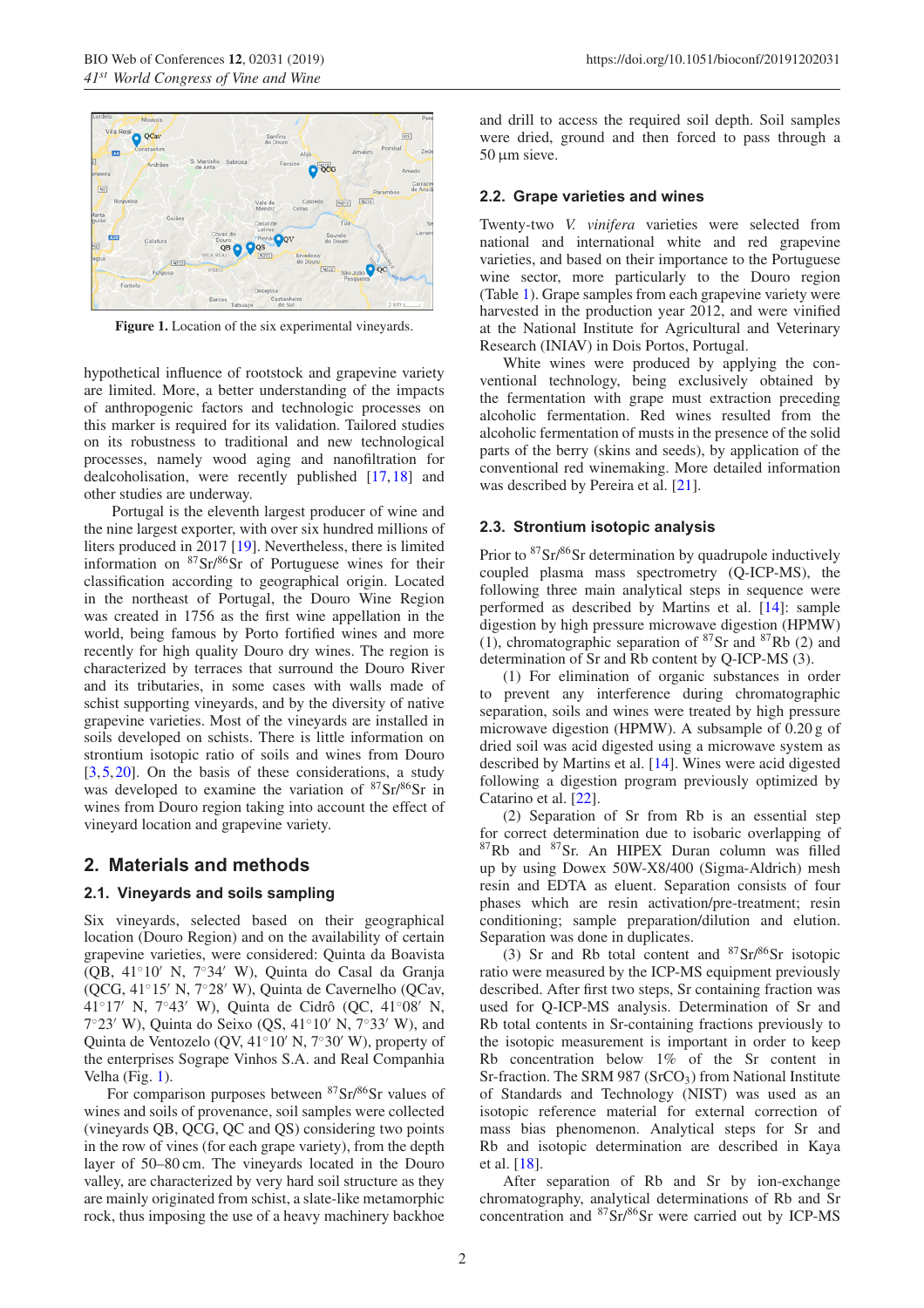| <b>Grapevine variety</b> | Official code   | <b>Abbreviation</b> | <b>Berry color</b> | Vineyard |
|--------------------------|-----------------|---------------------|--------------------|----------|
| <b>Alicante Bouschet</b> | <b>PRT53808</b> | AB                  | Red                | QB       |
| Aragonez                 | PRT52603        | Ar                  | Red                | QS       |
| Cabernet Sauvignon       | PRT53606        | <b>CS</b>           | Red                | QC       |
| Chardonnay               | PRT53511        | Ch                  | White              | QC       |
| Côdega do Larinho        | PRT51317        | CL                  | White              | QB       |
| Donzelinho Tinto         | PRT52306        | DT                  | Red                | QB       |
| Fernão Pires             | PRT52810        | FP                  | White              | QCG      |
| Gouveio                  | PRT52112        | Gou                 | White              | QCav     |
| Malvasia Fina            | PRT52512        | MF                  | White              | Qcav     |
| Merlot                   | PRT50518        | Mer                 | Red                | QV       |
| Moscatel Galego          | PRT52915        | MG                  | White              | QCG      |
| Pinot Noir               | PRT53706        | PN                  | Red                | QC       |
| Rufete                   | PRT52106        | Ruf                 | Red                | QS       |
| Tinta Barroca            | PRT52905        | TB                  | Red                | QS       |
| Tinta Francisca          | PRT52502        | Tfi                 | Red                | QS       |
| Tinto Cão                | PRT53307        | TC                  | Red                | QS       |
| Touriga Fêmea            | PRT50705        | Tfe                 | Red                | QS       |
| Touriga Franca           | PRT52205        | TF                  | Red                | QS       |
| Touriga Nacional         | PRT52206        | TN                  | Red                | QS       |
| Trincadeira              | PRT53006        | Tr                  | Red                | QS       |
| Vinhão                   | PRT51902        | Vin                 | Red                | QS       |
| Viosinho                 | PRT52715        | Vio                 | White              | QB       |

<span id="page-2-0"></span>**Table 1.** List of 22 grapevine varieties used for wine production followed by the corresponding official code\*, abbreviation, berry color, and vineyard of origin.





<span id="page-2-1"></span>Figure 2. <sup>87</sup>Sr/<sup>86</sup>Sr values of white and red experimental varietal wines from Douro Valley. Results correspond to mean value (and corresponding standard deviation with error bars) of analytical duplicates.

using a Perkin-Elmer SCIEX 9000 ICP-MS equipment. The detailed analytical protocol can be found in the study of Martins et al. [\[14](#page-4-1)].

In addition, total strontium concentration was analysed in wines by ICP-MS semiquantitative method as described by Catarino et al. [\[23](#page-4-10)].

#### **2.4. Statistical analysis**

The statistical treatment of soil and wines  $87\text{Sr}/86\text{Sr}$  ratios was performed by one-way analysis of variance and comparison of means (Fisher LSD, significance level of 0.05) using Statistica version 7 software (StatSoft Inc., Tulsa, USA).

#### **3. Results and discussion**

## **3.1. <sup>87</sup>Sr/<sup>86</sup>Sr of the wines from Douro Valley**

The values of  $87\text{Sr}/86\text{Sr}$  found in the experimental monovarietal wines from the six vineyards from Douro region are shown in Fig. [2.](#page-2-1) The  $87$  Sr $/86$  Sr range of variation, from 0.713 (MF, QCav) to 0.717 (FP, QCG), is very narrow reflecting the geographical proximity of the wines. These values are in line with those reported by Almeida and Vasconcelos [\[3\]](#page-3-2) for two fortified wines from Douro, of 0.716 and 0.721, using the same analytical strategy applied in this study (ICP-MS and external calibration for mass bias correction).

In comparison to Dão region, mainly granitic, these values are lower than those reported by the same authors,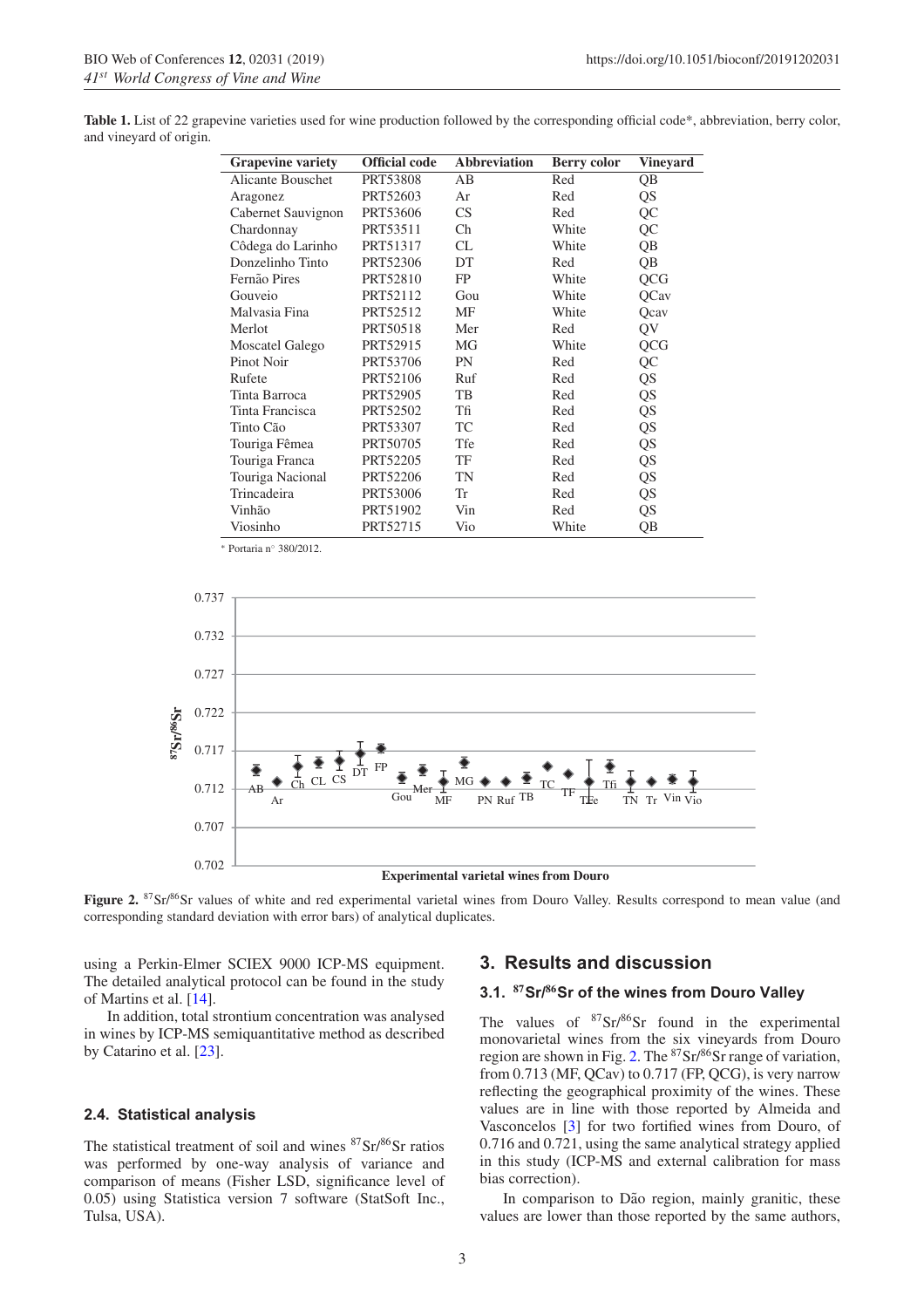<span id="page-3-6"></span>

|  |  |  |  |  |  |  | <b>Table 2.</b> $87$ Sr/ $86$ Sr isotopic ratio of the wines by vineyard of provenance |
|--|--|--|--|--|--|--|----------------------------------------------------------------------------------------|
|--|--|--|--|--|--|--|----------------------------------------------------------------------------------------|

|                               | Vinevard effect | OB.                                | OCG           | OCav   | OС                          | OS                                           | OV                   |
|-------------------------------|-----------------|------------------------------------|---------------|--------|-----------------------------|----------------------------------------------|----------------------|
| ${}^{87}Sr/{}^{86}Sr$         |                 | 0.7149                             | 0.7164        | 0.7133 | 0.7146                      | 0.7136                                       | 0.715                |
|                               |                 | $(0.0005)$ a.b                     | $(0.0008)$ b  |        | $(0.0008)$ a $(0.0006)$ a,b | $(0.0003)$ a $(0.001)$ a,b                   |                      |
| $\mathbf{r}$ and $\mathbf{r}$ | $\sim$          | $\sim$ $\sim$ $\sim$ $\sim$ $\sim$ | $\sim$ $\sim$ |        | $\sim$ $\sim$ $\sim$        | $\sim$ $\sim$<br>$\sim$ $\sim$ $\sim$ $\sim$ | $\sim$ $\sim$ $\sim$ |

Results are based on average values (QB:  $n = 4$  wines; QCG:  $n = 2$  wines; QCav:  $n = 2$  wines; QC:  $n = 3$  wines; QS:  $n = 10$  wines; QV:  $n = 1$ wine). Means followed by the same letter are not significantly different at 0.05\* level of significance. Relative standard deviations are presented in parenthesis.

of 0.728, and similar to those reported by Moreira et al. [\[17](#page-4-4)], between 0.713 and 0.715. Comparing with other Portuguese regions, these ratios are higher than those found in wines from Bairrada (0.710), Borba (0.710), Madeira (0.708), Obidos (0.708–0.710), and Palmela ´ (0.708–0.710) [\[3](#page-3-2),[17](#page-4-4)[,18](#page-4-5)].

Information about  ${}^{87}Sr/{}^{86}Sr$  values in wines from worldwide producing regions is described in the literature: Argentinean wines from different regions (Córdoba, Mendoza, San Juan) and different grape varieties (87Sr/86Sr lower than 0.910) [\[24\]](#page-4-11); Australian wines (mean values close to 0.7115,  $n = 231$ ) [\[25](#page-4-12)], Bordeaux wines (0.7086– 0.71005) [\[4](#page-3-4)]; wines from Canada (Quebec, 0.70988– 0.71546) [\[12](#page-4-13)]; a wine from Chile (0.70471) [\[4](#page-3-4)]; relevant data is available for Italian wines from different regions (0.7086–0.7126) [\[7](#page-4-14)[–11](#page-4-15),[13\]](#page-4-0); Romanian wines (0.71015– 0.72311) [\[26\]](#page-4-16); South African wines, from 0.7070 (Stellenbosch) to 0.7154 (Robertson) [\[6\]](#page-3-5).

Table [2](#page-3-6) displays for each vineyard the  $87\text{Sr}/86\text{Sr}$  mean value of the corresponding wines. Significant differences were observed, with Quinta do Cavernelho and Quinta do Seixo showing the lowest values, and Quinta do Casal da Granja exhibiting the highest value.

In respect to wine type (white and red), no significant difference was observed between white and red wines in terms of  $87\text{Sr}/86\text{Sr}$  isotopic ratio. The  $87\text{Sr}/86\text{Sr}$  mean value corresponding to the white wines  $(n = 7)$  was of 0.7147 (0.0005), while for red wines  $(n = 15)$  the value was of 0.7140 (0.0003).

#### **3.2. <sup>87</sup>Sr/<sup>86</sup>Sr of vineyard soils from Douro Valley**

The values of  $87\text{Sr}/86\text{Sr}$  found in soils from the four vineyards (selected for evaluation of soil-wine correlation) ranged from 0.715 (QS) to 0.7183 (QCG and QC), without significant differences between vineyards.

#### **3.3. Comparison of the <sup>87</sup>Sr/<sup>86</sup>Sr obtained for vineyards soils and wines from Douro Valley**

No significant difference was observed between vineyards soils and wines in what concerns strontium isotopic ratios. The  $87\text{Sr}/86\text{Sr}$  mean value corresponding to the soils  $(n = 19)$  was of 0.7157 (0.0007), while for wines  $(n = 22)$ the value was of 0.7142 (0.0007). These results are in line with the trend observed in several studies, of lower  $87\,\text{Sr}/86\,\text{Sr}$  values in wines than in the soils of provenance [\[5](#page-3-3),[6](#page-3-5)[,12](#page-4-13)]. In fact, recent research indicates that  ${}^{87}Sr/{}^{86}Sr$ of wines is mainly determined by the bioavailable fraction of the soils on which the vineyards are settled instead of by the bulk soil [\[7](#page-4-14)]. For each vineyard,  $87\text{Sr}/86\text{Sr}$ values of soils and wines were compared (Table [3\)](#page-3-7). With exception of Quinta do Cidrô no significant differences were observed between soils and wines.

<span id="page-3-7"></span>Table 3.  $87$ Sr/ $86$ Sr of soils and wines, for each vineyard, from Douro Valley.

| <b>Vinevard</b> | <b>Sample</b><br>effect | <b>Soils</b>       | <b>Wines</b>       |  |
|-----------------|-------------------------|--------------------|--------------------|--|
| <b>OB</b>       | $n_{\rm s}$ .           | 0.716(0.001)       | 0.715(0.001)       |  |
| QCG             | n.s.                    | 0.718(0.003)       | 0.716(0.003)       |  |
| QC              | ∗                       | $0.7183(0.0006)$ b | $0.7146(0.0006)$ a |  |
| QS              | $n_{\rm s}$ .           | 0.715(0.001)       | 0.714(0.001)       |  |

Results are based on average values (QB: 4 soils and 4 wines; QCG: 2 soils and 2 wines; QC: 3 soils and 3 wines; QS: 10 soils and 10 wines). Means followed by the same letter are not significantly different at 0.05\* level of significance;  $n.s.$  – without significant difference at  $0.05*$  level of significance. Relative standard deviations are presented in parenthesis.

## **4. Conclusions**

The present study represents a development background for building an authentic wine reference database (e.g. official or wine organisation, PDO consortium) to evaluate the provenance of wine labelled as Douro, or to be integrated in a global wine database (e.g. EU wine databank) of great usefulness for industry. Nevertheless, despite the potential of  $87$ Sr/ $86$ Sr for determining the provenance of wines, it seems it can be difficult to differentiate them both at the country and regional level only through 87Sr/86Sr, indicating that it should be used together with other discriminating parameters. Finally, the results of this study indicate that it is crucial to know the soil geochemistry background so a reliable wine origin relationship can be established.

The authors are grateful to the enterprise Real Companhia Velha for providing their facilities regarding the study development, and to Otília Cerveira for help in Mineral Analysis Laboratory activities (INIAV, Dois Portos). This research was supported by the Portuguese National Funding Agency for Science and Technology [R&D project PTDC/AGR-ALI/117341/2010; grant SFRH/BPD/93535/2013, and through the research centre LEAF (UID/AGR/04129/2013)].

#### <span id="page-3-0"></span>**References**

- [1] OIV, *Traceability guidelines in the vitiviniculture sector*. Resolution OIV CST 1/2007 (International Organisation of Vine and Wine, Paris, France, 2007)
- <span id="page-3-1"></span>[2] P. Horn, S. Hölzl, W. Todt, D. Matthies, Isotopes Environ. Health Stud. **33**, 31 (1997)
- <span id="page-3-2"></span>[3] C.M. Almeida, M.T.S.D. Vasconcelos, J. Anal. At. Spectrom. **16**, 607 (2001)
- <span id="page-3-4"></span>[4] M. Barbaste, K. Robinson, S. Guilfoyle, B. Medina, R. Lobinski, J. Anal. Atom. Spectrom. **17**, 135 (2002)
- <span id="page-3-3"></span>[5] C.M.R. Almeida, M.T.S.D. Vasconcelos, Food Chem. **85**, 7 (2004)
- <span id="page-3-5"></span>[6] C. Vorster, L. Greeff, P.P. Coetzee, S. Afr. J. Chem. **63**, 207 (2010)